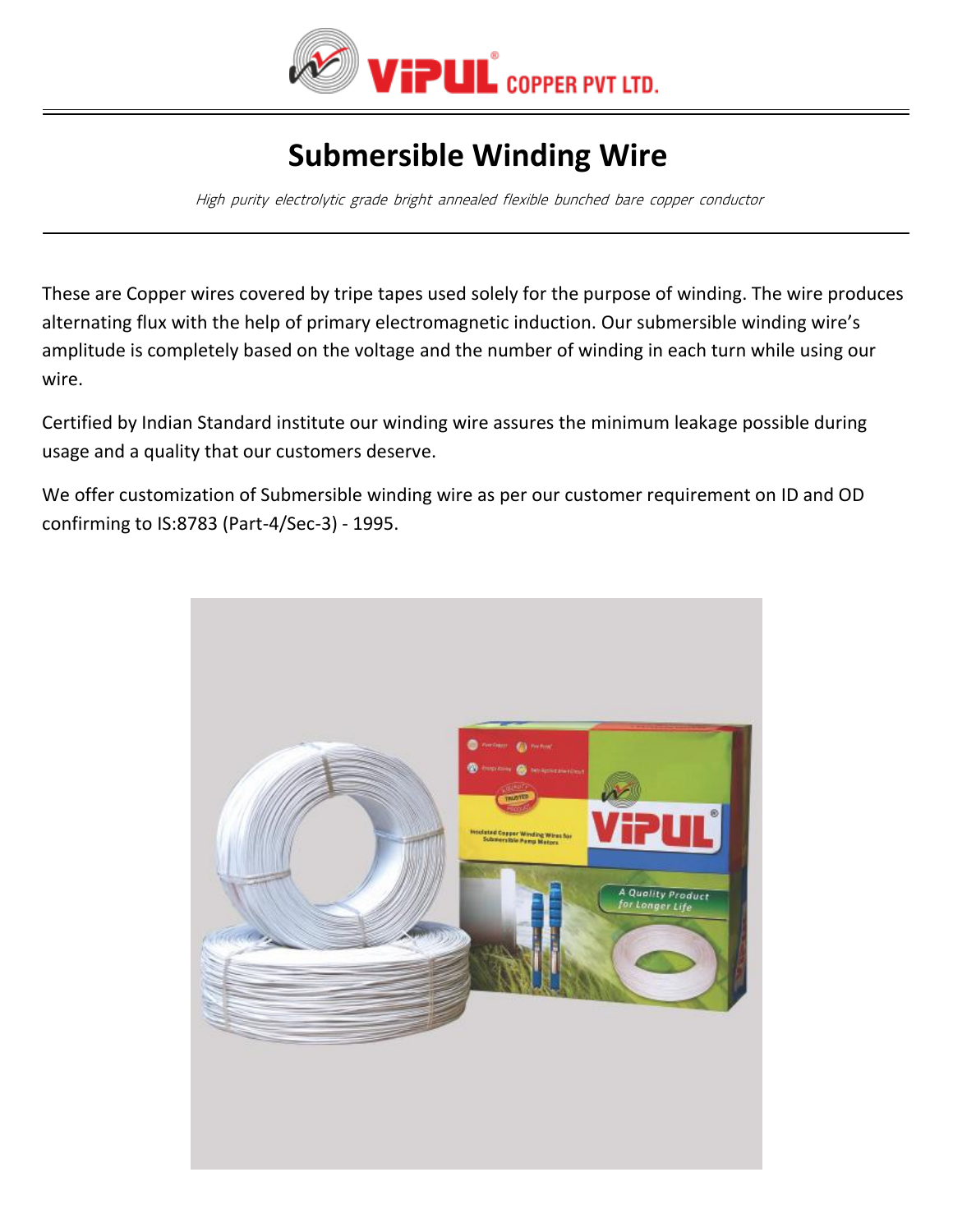# **Technical DataTable**

| <b>Properties of Wire</b>                | <b>Unit</b> | <b>Test Condition</b>   | <b>Value Required as</b><br>per is | <b>Value of Vipul</b><br><b>Wires</b> |
|------------------------------------------|-------------|-------------------------|------------------------------------|---------------------------------------|
| <b>Shrinkage Test</b>                    |             | 150°C for 15<br>minutes | Max. 4                             | 2                                     |
| After immersion in Water<br>for 12 hours | <b>KV</b>   | 3 KV for 1 min          | Passes                             | With Stood                            |
| hot deformation Depth of<br>indentation  |             | 115°C for 6 Hour        | Max. 25                            | 22                                    |
| <b>Heat Shock Test</b>                   |             | 150°C for 1 Hour        | No. Crack                          | No. sign of<br>Crack                  |
| <b>Insulation Test</b>                   | M           | After 24 Hours          | 2000 M                             | Pass                                  |

#### **Copper conductor:**

- (a) High Conductivity Oxygen free Electrolytic Annealed Copper
- (b) Elongatic of Copper wire (To Brak 30% min.- 1.0 mm wire

### **BOPP Film ( Dielectric Material) ::**

(a) Dieletric volume Resistivity

At 27°C - 4\*1016 ohm-cm

At 85°C - 4\*1015ohm-cm

(b) Tensile Strength

N/mm2------90 ( Req. Min.50)